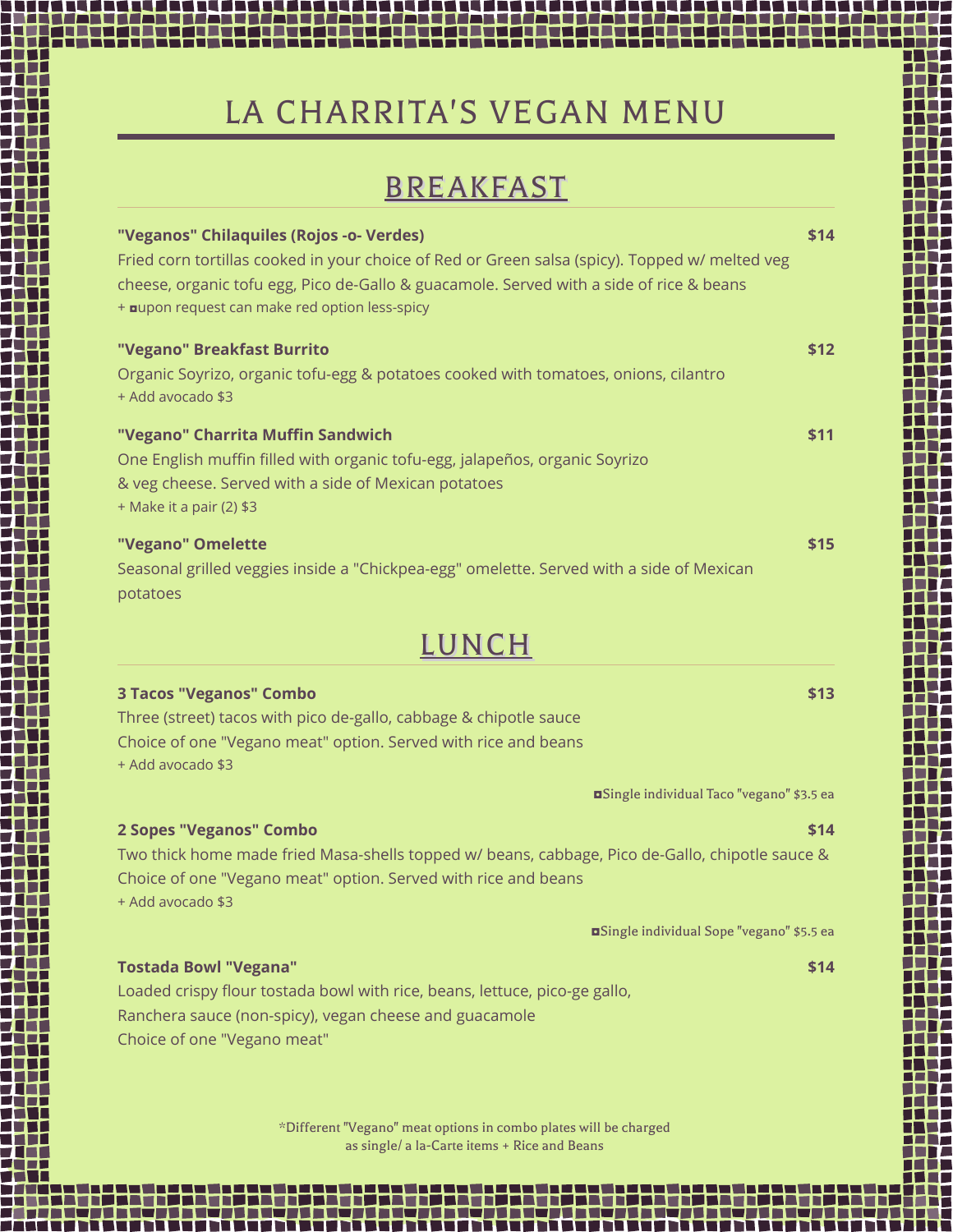| Chimichanga<br>Deep-fried flour tortilla filled with your choice of one "Vegano meat" . Served with rice, beans                                                                                | \$16 |
|------------------------------------------------------------------------------------------------------------------------------------------------------------------------------------------------|------|
| and guacamole                                                                                                                                                                                  |      |
| <b>Burrito "Vegano"</b><br>Burrito with your choice of one "Vegano meat", rice, beans cilantro & onions.                                                                                       | \$12 |
| + aMake it "Charrita style" wet w/ Ranchera sauce (non-spicy) and melted veg cheese +\$2                                                                                                       |      |
| <b>Torta "Vegana"</b>                                                                                                                                                                          | \$12 |
| Mexican sandwich with your choice of one "Vegano meat", lettuce, tomato, cilantro, onions,<br>avocado with veg mayo and beans.                                                                 |      |
| <b>Nachos "Veganos"</b>                                                                                                                                                                        | \$13 |
| Nachos toped with beans, veg cheese, pico de gallo, jalapeños, guacamole & your choice of<br>one "Vegano meat"                                                                                 |      |
| <b>Chile Rellenos "Veganos" Combo</b>                                                                                                                                                          | \$16 |
| Two Poblano Chili peppers filled with your choice of one "Vegano meat" and topped with<br>Ranchera sauce (non-spicy) and veg cheese. Served with rice and beans & (corn or flour)<br>tortillas |      |
| + <b>¤</b> Single individual Chile Relleno "vegano" \$6.5 ea                                                                                                                                   |      |
| "Vegano meat" options for Lunch menu:                                                                                                                                                          |      |
| <b>OSoy-Coliflor:</b> Sautéed organic soyrizo & cauliflower                                                                                                                                    |      |
| Nopalitos: Cactus sautéed w/onions, cilantro, tomatoes<br><b>n</b> Adobada: Non-GMO soy curls marinated in red adobo sauce                                                                     |      |
| <b>n</b> Alpastor-Jack: Marinated organic jackfruit meat in traditional Al-pastor spices and seasonings<br><b>DIMushroom-Asada: Sautéed spicy mushroom-meat</b>                                |      |
|                                                                                                                                                                                                |      |
|                                                                                                                                                                                                |      |
| <b>Flautas "Veganas" Combo</b>                                                                                                                                                                 | \$13 |
| Three fried taquitos (corn tortillas) filled with organic Jackfruit meat toped w/ cabbage Pico<br>de-Gallo & our special Chipotle sauce. Served with rice & beans                              |      |
| + Add Guacamole \$3                                                                                                                                                                            |      |
| <b>Enchiladas de Mole "Vegano"</b>                                                                                                                                                             | \$13 |
| Two corn tortilla, organic-Jackfruit meat enchiladas covered in Mole sauce. Served with rice<br>and beans                                                                                      |      |
| <b>Carne en Jugo "Vegana"</b>                                                                                                                                                                  | \$15 |

Simmered non GMO-soy curls with a spicy jalapeño tomatillo sauce, onions & tempeh-bacon. Served with rice, beans & (corn or flour) tortillas

. . . . . . . . . .

**Birria "Vegana" \$15** A blend of dried chili peppers and spices simmered in a stew with organic Jackfruit meat. Served with rice cilantro onions, lime & (corn or flour) tortillas

. . . . . .